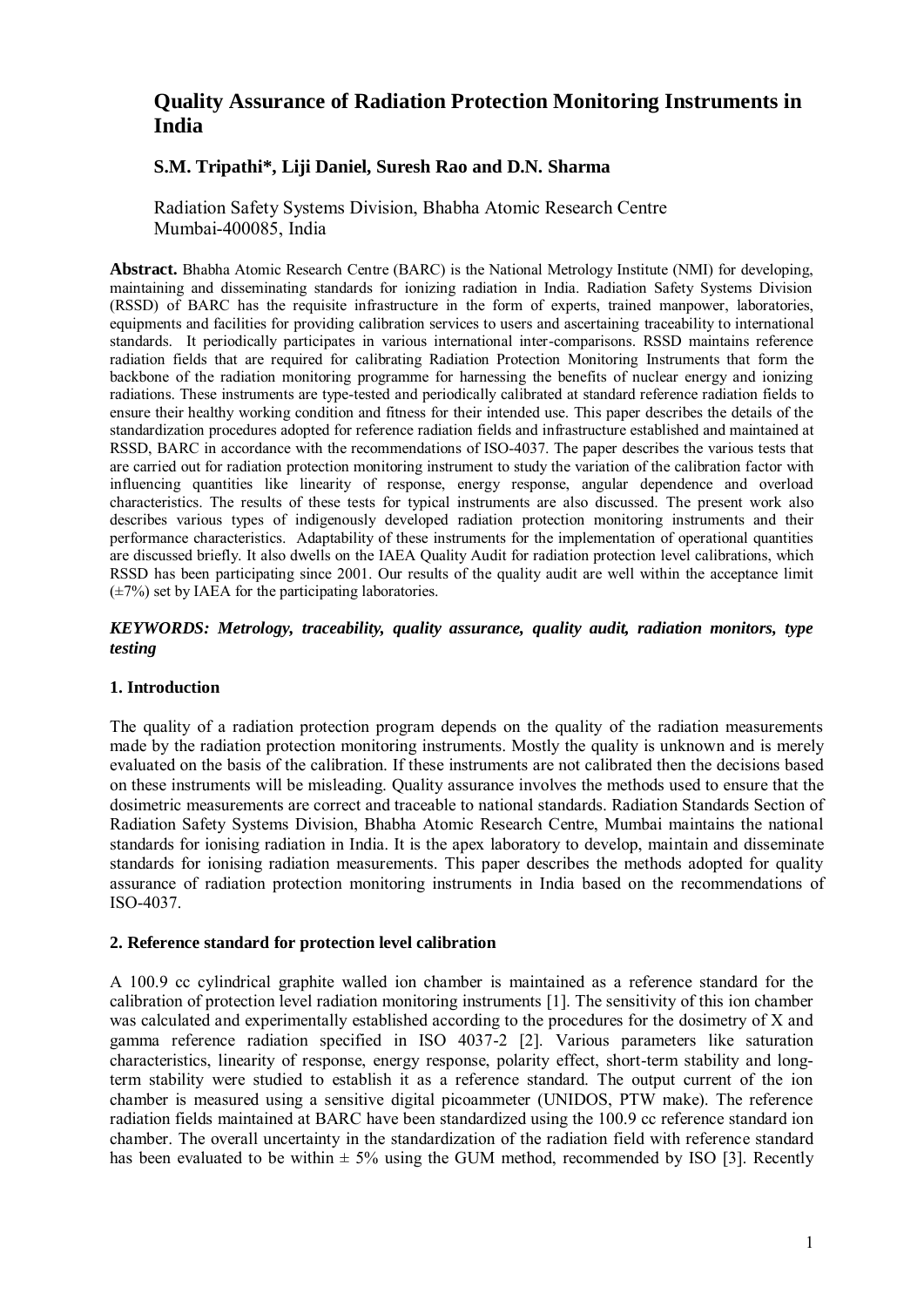three ion chambers (0.3 cc, 30cc and 1lit) have been procured from PTW, Germany for establishing them as standard ion chambers to cover a wider range of air kerma rates.

### **3. Calibration facilities at Radiation Standards Section**

Radiation Standards Section has requisite infrastructure comprising of laboratories and equipment for the calibration of protection level radiation monitoring instruments. A wide range of reference radiation fields is maintained for the calibration of radiation monitoring instruments from 100  $\mu$ R/h to 10<sup>4</sup> R/h. Three different laboratories are equipped with radioactive sources of different strengths. The dimensions of the laboratories conform to the requirements of ISO-4037-1 for less than 5% scattering contribution [4]. The laboratories are well equipped with Radiation Instrument Positioning System (RIPS) for accurately positioning the instruments at the desired distance in the reference radiation field. Laser beams are used for the alignment of the instrument in the collimated radiation beam. Qualified and experienced staff carries out the calibration. The details of facilities for the calibration for radiation protection monitoring instruments are given in Table 1. Protection Level Calibration Laboratory has been shown in Fig. 1.

| Name of the Facility         | Source Exposure Device         | Source                | Nominal Activity |  |
|------------------------------|--------------------------------|-----------------------|------------------|--|
|                              | Multi Source Exposure Device   | $^{137}Cs$            | 37 MBq           |  |
|                              |                                | $^{137}Cs$            | 370 MBq          |  |
|                              |                                | $\overline{^{137}}Cs$ | $3.7$ GBq        |  |
|                              |                                | $^{137}Cs$            | $37$ GBq         |  |
|                              |                                | $^{137}Cs$            | 370 GBq          |  |
| Protection Level Calibration |                                | $^{137}Cs$            | 3.7 TBq          |  |
| Laboratory                   |                                | $^{60}Co$             | 1.85 GBq         |  |
|                              |                                | $^{241}$ Am           | $37$ GBq         |  |
|                              | with<br>Camera<br>three<br>Cs. | $^{137}Cs$            | $9.25$ GBq       |  |
|                              | attenuators                    |                       |                  |  |
|                              | Cs - Camera                    | $^{137}Cs$            | 74 GBq           |  |
|                              | Am - Camera                    | $^{241}$ Am           | 185 GBq          |  |
| Low Energy Calibration       | XYLON Dosimetry Grade X-       |                       |                  |  |
| Laboratory                   | ray Machine                    |                       |                  |  |
| Calibration<br>High<br>Range | Co-Radiography Camera          | $^{60}Co$             | 370 GBq          |  |
| Laboratory                   |                                |                       |                  |  |
| Cobalt<br>Teletherapy        | Cobalt Teletherapy Machine     | $^{60}Co$             | 100 TBq          |  |
| Laboratory                   |                                |                       |                  |  |

Table 1: Details of the facilities at Radiation Standards Section

**Figure 1**: Protection Level Calibration Laboratory

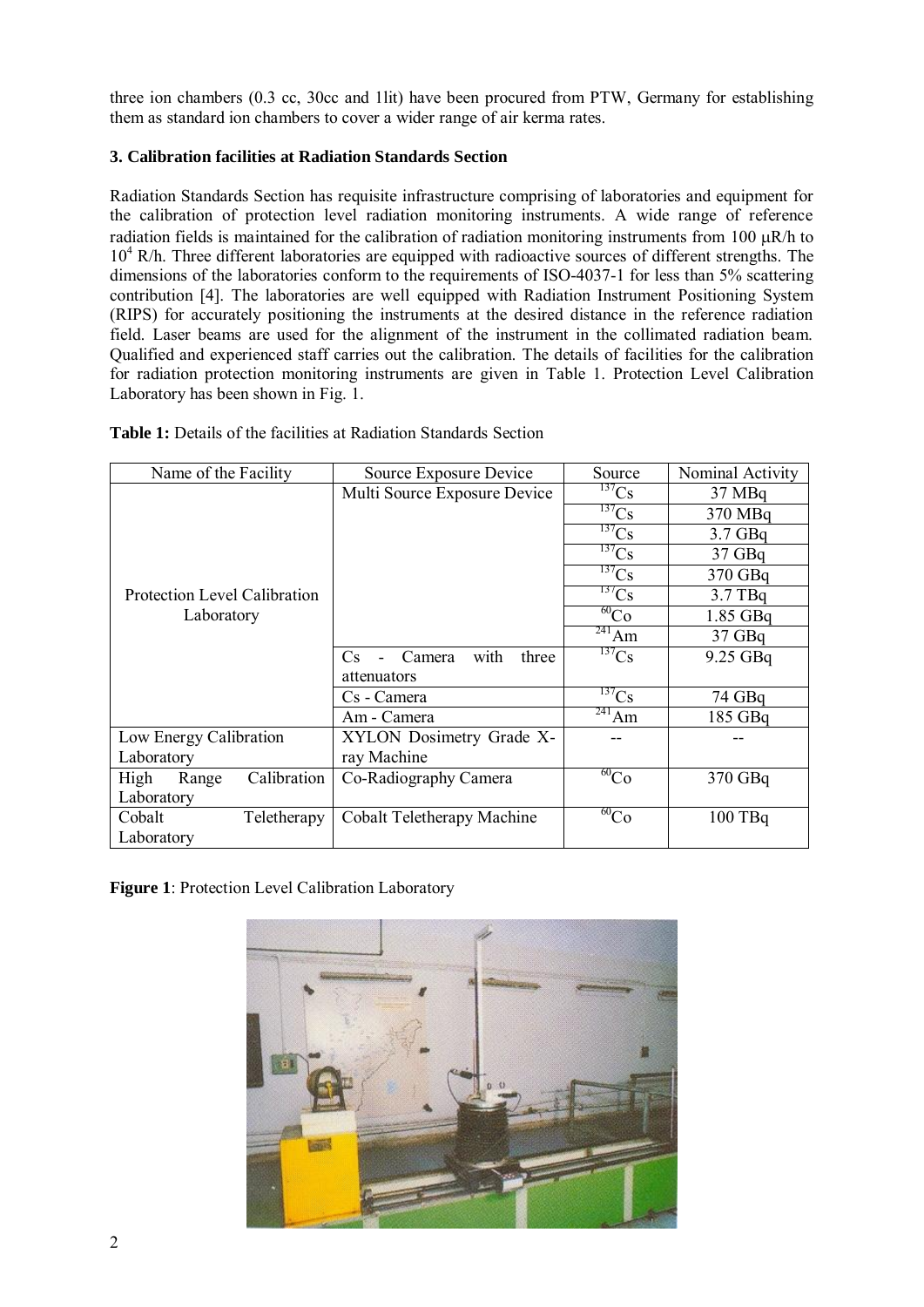# **4. IAEA TLD postal quality audit of <sup>137</sup>Cs reference radiation field:**

Radiation Standards Section, RSSD, BARC is a member of the IAEA/WHO Network of SSDLs. It periodically participates in the TLD postal dose quality audits conducted by IAEA as a part of the quality assurance program. TLD samples are dispatched to the participants by IAEA, for irradiating it to a known dose. These samples are then evaluated at the IAEA Dosimetry Laboratory and the results are conveyed to the participating laboratories. The reference radiation field from a collimated beam of <sup>137</sup>Cs source exposure device is routinely used for the calibration of radiation protection monitoring instruments. This reference radiation field was standardised using a graphite walled reference standard ion chamber in conjunction with a digital picoammeter. Temperature and pressure corrections were applied to the measured current to evaluate the air kerma rate. The ion chamber was substituted by the TLD samples of IAEA by mounting it on a jig made up of low Z material to provide scatter free environment. These samples were irradiated to  $K_{air} = 5 \text{ mGy}$  at the calibration position free-in-air. The overall uncertainty in measurements was estimated by using the ISO recommended GUM method (refer Table 2). Since 2001 Radiation Standards Section, RSSD has been participating in the IAEA quality audit for radiation protection calibrations [5]. The results of all the previous quality audits were within the acceptance limit of  $\pm 7\%$  as shown in Table 3.

|                                   | <b>Type</b>    | (%)  |
|-----------------------------------|----------------|------|
| Quantity                          |                |      |
| Current                           | A              | 0.09 |
| , 2                               | B              | 0.02 |
| Sensitivity                       | B              | 0.20 |
| Distance                          | B              | 0.07 |
| Temperature                       | B              | 1.15 |
| Pressure                          | B              | 0.33 |
| Relative Combined Uncertainty (%) | 1.22           |      |
| Coverage factor                   | $\overline{2}$ |      |
| Overall Expanded Uncertainty (%)  | 2.44           |      |

**Table 2:** Uncertainty budget for the standardization of reference radiation fields

**Table 3:** Results of quality audit conducted by IAEA

| Year | Participant stated / IAEA measured |  |  |  |
|------|------------------------------------|--|--|--|
| 2001 | 0.99                               |  |  |  |
| 2003 | 0.98                               |  |  |  |
| 2005 | 0.99                               |  |  |  |
| 2007 |                                    |  |  |  |

### **5. Protection Level Radiation Monitoring Instruments**

Various types of protection level radiation monitoring instruments are manufactured in India. The instruments available are based on GM Tube, ion chamber, scintillation detector, and semiconductor detectors. Radiation Survey Meters based on GM tube with analog display, having multiple ranges up to 5R/h, are widely used for workplace area monitoring. The instruments are marked in terms of "mR/h" with a symbol of GM tube affixed to indicate the detector location. Radiation Survey Meters based on GM tube with digital display, measuring range up to 2000 mR/h, equipped with auto ranging facility, also are used widely for low level radiation monitoring. There are few instruments available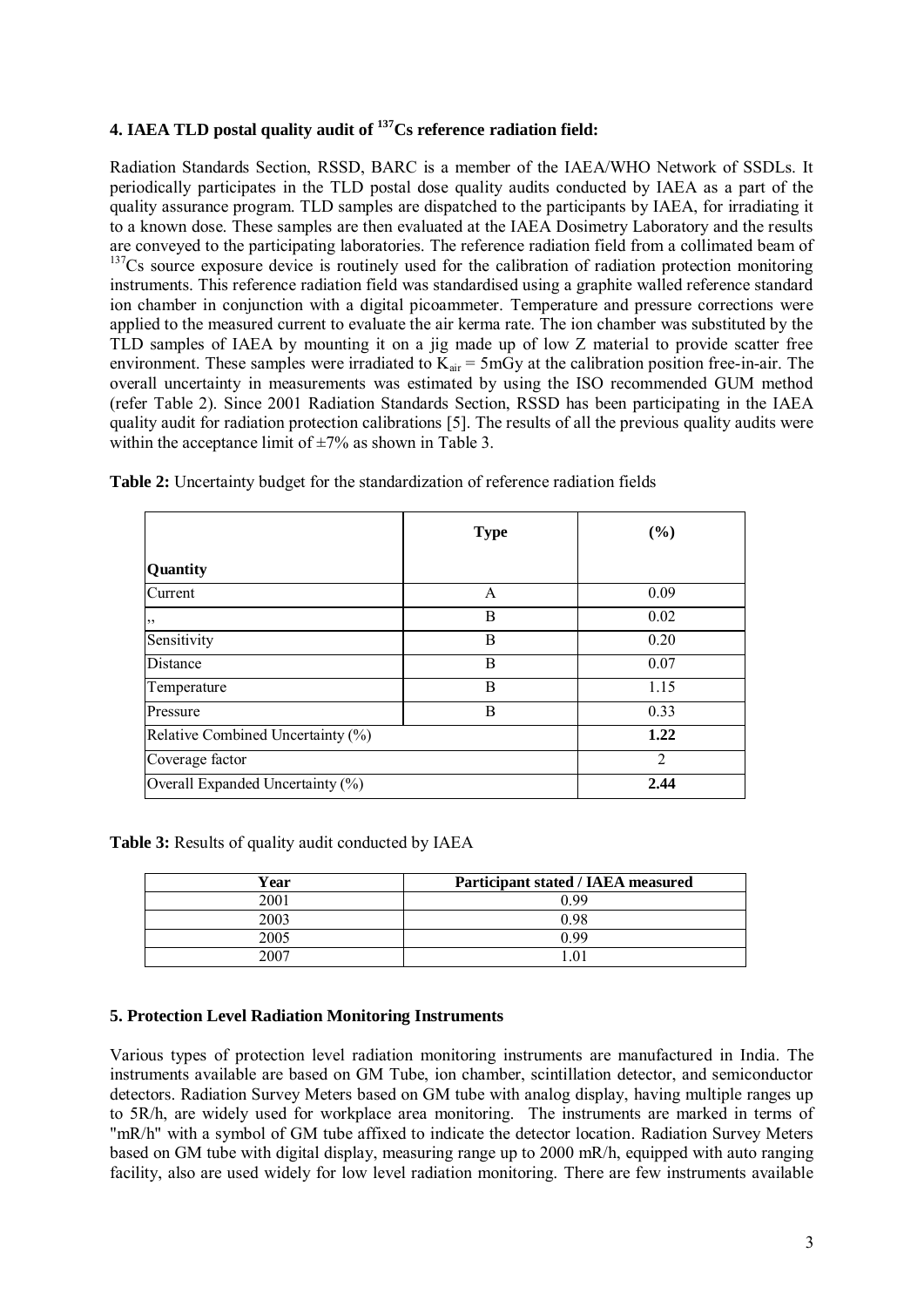with readout in terms of "Sv/h". These instruments use a relation of 1 Sv = 100 R for changing the display to indicate in terms of Sv/h. Table 4 shows different types of radiation protection monitoring instruments manufactured in India and Fig. 2 shows typical radiation protection monitoring instruments manufactured in India.

Experiments conducted to assess the suitability of these survey meters for adapting them to indicate in terms of new operational quantities i.e. ambient dose equivalent, H\*(10), revealed that those with flat energy response for exposure were not suitable at energies less than 100 keV for new operational quantities [6]. Type tests conducted on indigenously developed high range radiation survey meters having telescopic extendable probes indicated an acceptable response within  $\pm 20\%$ . BARC has indigenously developed direct reading dosimeters for personnel radiation monitoring i.e. quartz fibre pocket dosimeters and semiconductor detector based digital pocket dosimeters. Calibration of these personnel dosimeters is carried out on phantom as recommended by ISO 4037-3 [7]. Experiments were conducted to study the linearity of response from 1 mR/h to 2.5 R/h using a  $^{137}Cs$  source [8].

| Name of the<br>instrument                 | <b>Model</b><br>N <sub>0</sub> | <b>Manufacturer</b>                        | <b>Ranges</b>                                                               | <b>Detector</b>                   | <b>Detector</b><br>location | <b>Display</b> |
|-------------------------------------------|--------------------------------|--------------------------------------------|-----------------------------------------------------------------------------|-----------------------------------|-----------------------------|----------------|
| Beta Gamma<br>Exposure<br>Ratemeter       | SM 4502                        | ECIL,<br>Hyderabad,<br>India               | $0-50$ mR/h, $0-$<br>500 mR/h, 0-<br>5 R/h                                  | Ion chamber<br>$(400 \text{ cc})$ | Not marked                  | Analog         |
| Contamination<br>monitor                  | <b>CM 710E</b>                 | Nucleonix,<br>Hyderabad,<br>India          | $0-20$ mR/h                                                                 | GM Tube                           | Not marked                  | Digital        |
| Digicon                                   |                                | Nucleonix,<br>Hyderabad,<br>India          | $0-20$ mR/h                                                                 | GM Tube                           | Not marked                  | Digital        |
| Gamma<br>Radiography<br>Survey meter      | <b>MR</b><br>4500A             | ECIL,<br>Hyderabad,<br>India               | $0-5$ mR/h, $0-$<br>50 mR/h, 0-<br>500mR/h, 0-5<br>$R/h$ ,<br>$0-$<br>50R/h | GM Tube                           | 2 cm inside                 | Analog         |
| Gamma Area<br>Monitor                     | PAM-<br>365                    | PLA, Mumbai,<br>India                      | $0-100$ mR/h                                                                | GM Tube                           | detachable<br>probe         | Digital        |
| Gamma Area<br>Monitor                     | PAM-<br>$351 - L$              | PLA, Mumbai,<br>India                      | 0-9999 mR/h                                                                 | GM Tube                           | detachable<br>probe         | Digital        |
| Gamma<br><b>Radiation Area</b><br>Monitor | GA720                          | ECIL,<br>Hyderabad,<br>India               | $0-100$ mR/h                                                                | GM Tube                           | detachable<br>probe         | Digital        |
| Gamma Zone<br>Monitor                     | AM 4551<br>B                   | ECIL,<br>Hyderabad,<br>India               | $0-100$ mR/h                                                                | GM Tube                           | 1 cm inside                 | Analog         |
| Gamma Zone<br>Monitor                     | Zone<br>Monitor                | Pulsecho<br>Systems Ltd.,<br>Mumbai, India | $0-100$ mR/h                                                                | GM Tube                           | 1 cm inside                 | Analog         |
| Low Level<br>Gamma Area<br>Monitor        | LR727                          | Nucleonix,<br>Hyderabad,<br>India          | $0 - 1000$<br>$mR/hr$ , 0.1-<br>$100$ mR/hr                                 | GM Tube                           | not marked                  | Digital        |
| Radiation<br>Survey meter                 | Minirad<br>$(L_0)$<br>range)   | Pulsecho<br>Systems Ltd.,<br>Mumbai, India | $0-5$ mR/h, 0-<br>50 mR/h, 0-<br>500 mR/h                                   | GM Tube                           | 1 cm inside                 | Analog         |
| Radiation<br>Survey meter                 | Minirad                        | Pulsecho<br>Systems Ltd.,<br>Mumbai, India | $0-5$ mR/h, $0-$<br>50 mR/h, 0-<br>500 mR/h, 0-<br>5 R/h                    | GM Tube                           | 1 cm inside                 | Analog         |
| Radiation<br>Survey meter                 | Digirad<br>$(L_0)$<br>range)   | Pulsecho<br>Systems Ltd.,<br>Mumbai, India | $0-2$ mR/h, $0-$<br>20 mR/h, 0-<br>200 mR/h                                 | GM Tube                           | 1 cm inside                 | Digital        |

**Table 4:** Radiation Monitoring instruments calibrated at RSS, RSSD, BARC, Mumbai, India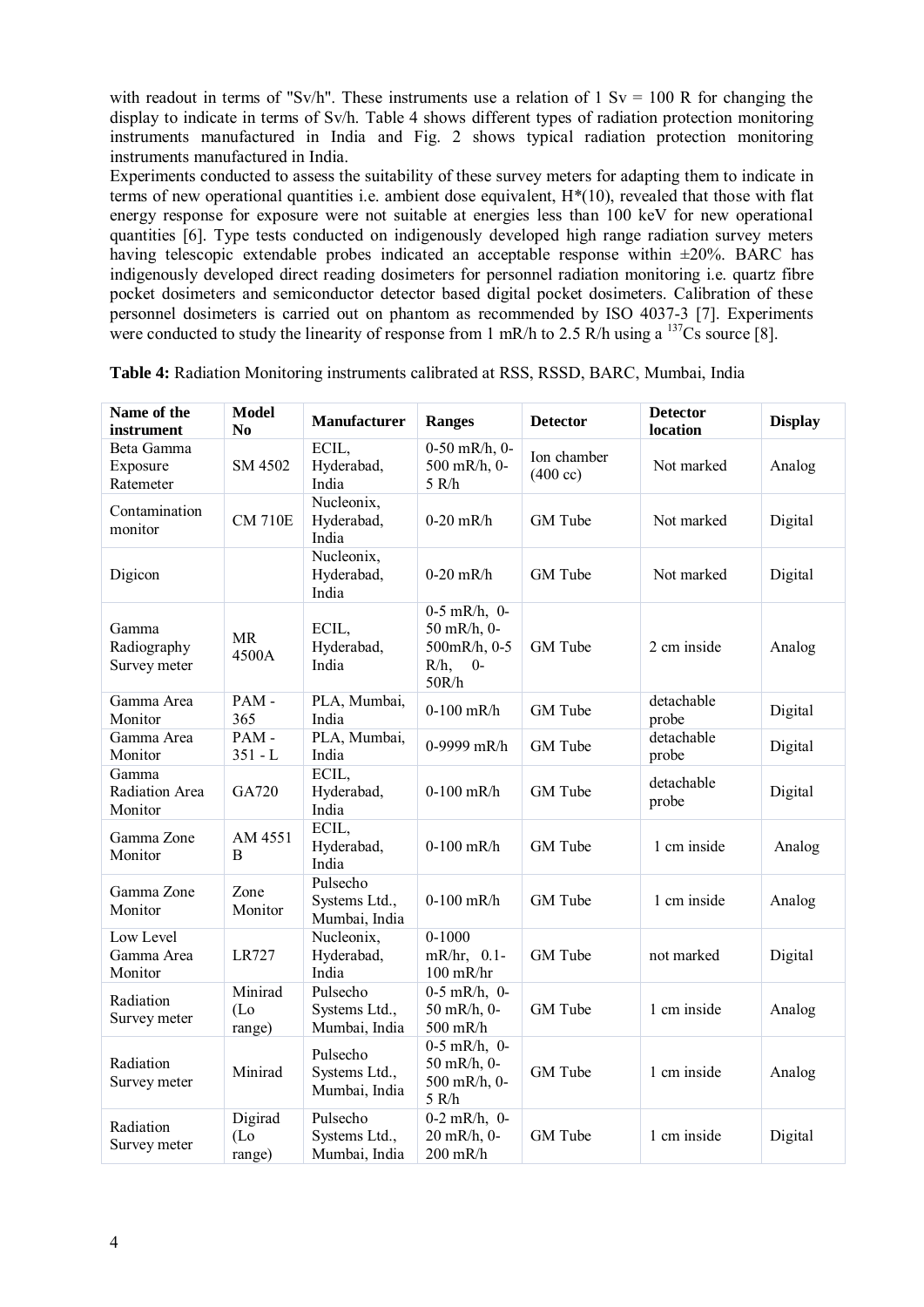| Radiation<br>Survey meter         | Digirad                   | Pulsecho<br>Systems Ltd.,<br>Mumbai, India | $0-20$ mR/h, $0-$<br>200 mR/h, 0-<br>2000 mR/h<br>(auto<br>ranging)              | GM Tube | 1 cm inside                  | Digital |
|-----------------------------------|---------------------------|--------------------------------------------|----------------------------------------------------------------------------------|---------|------------------------------|---------|
| Radiation<br>Survey meter         | MR-121-<br>$\overline{C}$ | ECIL,<br>Hyderabad,<br>India               | $0-0.2$ mR/h,<br>$0-2$ mR/h, $0-$<br>$20 \text{ mR/h}$                           | GM Tube | Detachable<br>probe          | Analog  |
| Radiation<br><b>Survey Meter</b>  | <b>PRM</b><br>125L        | PLA, Mumbai,<br>India                      | $0-5$ mR/h, $0-$<br>50 mR/h, 0-<br>500 mR/h, 0-<br>5000 mR/h                     | GM Tube | 1 cm inside                  | Digital |
| Radmon                            | <b>RM 701</b>             | Nucleonix,<br>Hyderabad,<br>India          | $0-2$ mR/h, $0-$<br>20 mR/h,0-<br>200mR/h, 0-<br>2000mR/h, 0-<br>20 R/h          | GM Tube | 1 cm inside                  | Analog  |
| Radmon                            | <b>RM 703</b>             | Nucleonix,<br>Hyderabad,<br>India          | 0-999.9<br>$mSv/h$ , 0-<br>9999 mSv/h,<br>0-99.99<br>$mSv/h$ , 0-<br>199.9 mSv/h | GM Tube | 1.5 cm inside<br>from symbol | Digital |
| Roentgenometer                    | <b>RM 102</b>             | PLA, Mumbai,<br>India                      | $0-1$ R/h, $0-10$<br>$R/h$ , 0-100<br>$R/h$ , 0-1000<br>R/h                      | GM Tube | Marked                       | Analog  |
| Teleminirad-II                    |                           | Pulsecho<br>Systems Pvt.<br>Ltd., Mumbai   | $0-2.5$ mR/h<br>$0-50$ mR/h<br>$0-2.5$ R/h<br>$0-50$ R/h<br>$0-1000$ R/h         | GM Tube | Marked                       | Analog  |
| Telescopic<br><b>Survey Meter</b> | TL-103                    | PLA, Mumbai,<br>India                      | 0-999 R/h                                                                        | GM Tube | Marked                       | Digital |

**Figure 2**: Photograph of typical radiation protection monitoring instruments in India

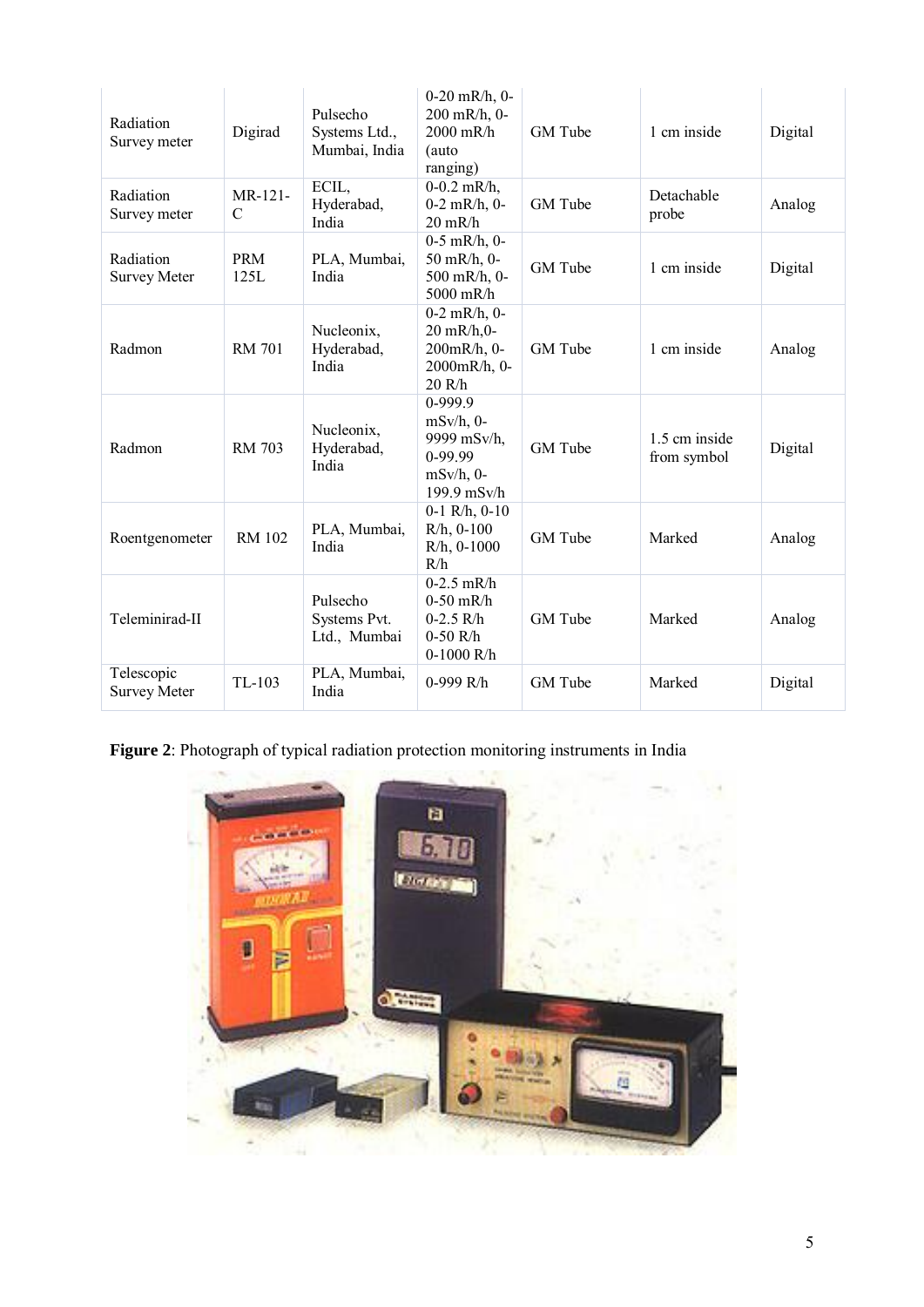Gamma Area Monitors based on GM tube, having range 0-100 mR/h, are installed at the workplace for continuously monitoring the radiation level. They are equipped with audio and visual alarm signals for responding to radiation level above the set point. Nuclear power reactors in India are equipped with special type of gamma area monitors based on ion chambers designed to sustain the accidental scenario in the reactor. Performance evaluation of these ion chambers, designed and fabricated by Electronics Corporation of India Ltd. (ECIL), Hyderabad was carried out by studying its saturation characteristics, linearity of response, energy response, sustainability under LOCA conditions and high radiation exposure. Table 5 shows the linearity of response over a wide range of exposure rates.

|      | Sensitivity $(A/R/h)$ at        |                      |                       |                       |                      |                        |
|------|---------------------------------|----------------------|-----------------------|-----------------------|----------------------|------------------------|
| Type | 10 R/h                          | 30 R/h               | 500 R/h               | 1000 R/h              | $3.47 \times 10^{4}$ | $2.16 \times 10^{5}$   |
|      |                                 |                      |                       |                       | R/h                  | R/h                    |
| G12  | $4.5 \times 10^{-9}$            | $4.5 \times 10^{-9}$ | $4.4 \times 10^{-9}$  | $4.35 \times 10^{-9}$ | $- -$                | --                     |
| G12A | $\bar{x}$ $\overline{10^{-10}}$ | $-$                  | $.12 \times 10^{-10}$ | $.08 \times 10^{-10}$ | $13 \times 10^{-10}$ | $1.29 \times 10^{-10}$ |

**Table 5:** Linearity of response of ECIL make gamma ion chambers for power reactors

Indian Real-time Online Decision suppOrt System (IRODOS) has been installed at Narora Atomic Power Station, Narora. It serves as an early warning system in near surroundings of the Nuclear Power Plant. The measurement data from these detectors will be used to take decisions in the event of a nuclear accident resulting in release of radioactivity in the environment. The system consists of 28 nos. of GM tube based detectors for radiation monitoring around the nuclear power plant. These are installed in two rings of 800m and 1600m radius around the nuclear power plant. The detectors are solar powered having GSM based mobile communication system. Performance evaluation of these detectors was carried out on-site to assess its integrity under field conditions by using standard radiation fields of 1 mR/h and 10 mR/h from <sup>60</sup>Co source, which is traceable to national standards [9]. The results of the measurements are shown in Fig. 3-4. Three inner ring IRODOS detectors showed an under-response at 10 mR/h whereas the remaining detectors had acceptable response within  $\pm$  30%.

**Figure 3**: Performance of the outer ring IRODOS detectors at 1 mR/h

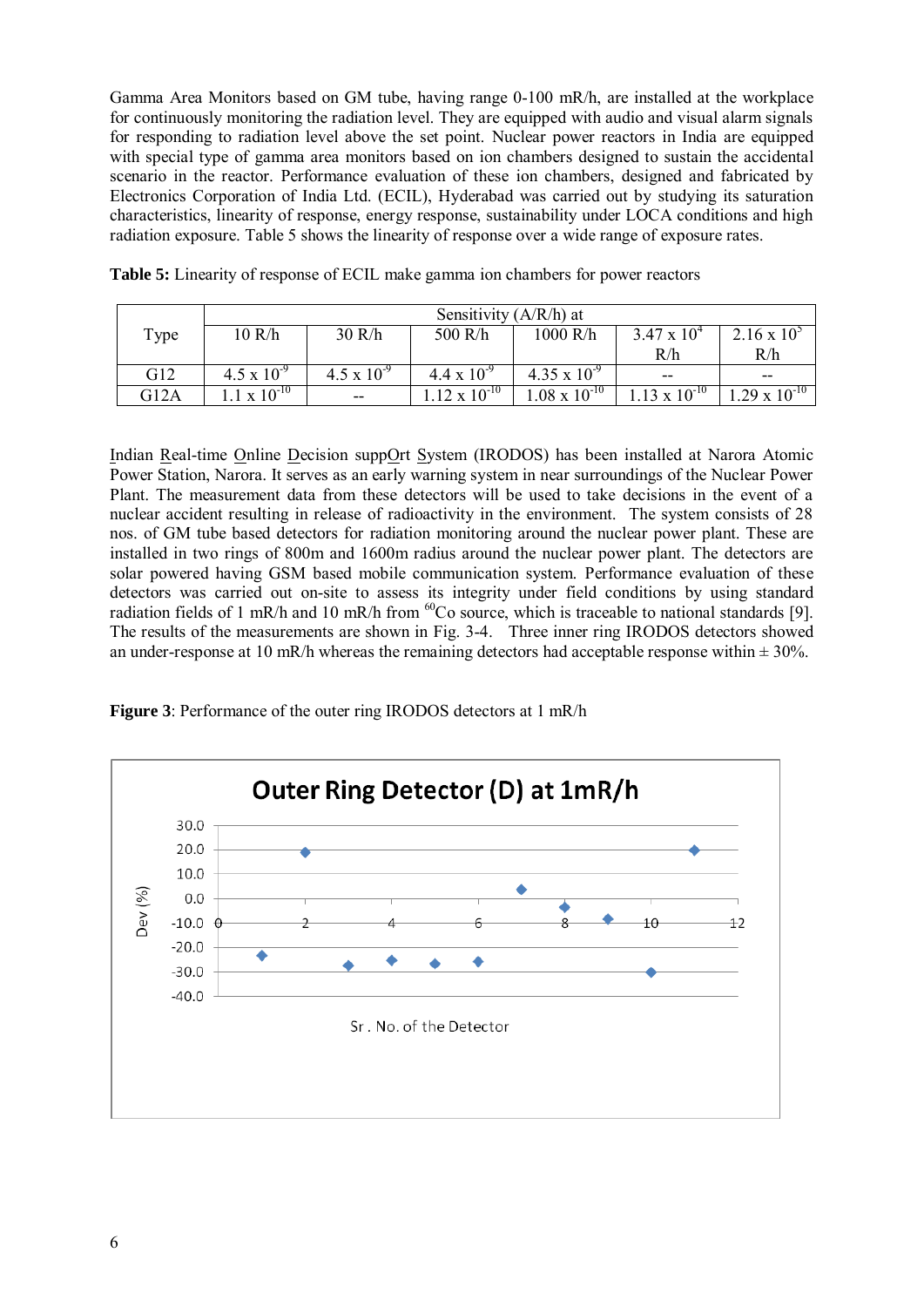

**Figure 4**: Performance of the inner ring IRODOS detectors at 1 mR/h

### **6. Traceability through on-site measurements**

Presently there is only one accredited laboratory (Defence Laboratory, Jodhpur) for calibration of radiation protection monitoring instruments. TLD units and Health Physics Unit at the power reactor sites are maintaining reference sources for calibration of their instruments viz. TLD badge readers and radiation survey meters. Manufacturers of radiation monitoring instruments namely M/s PLA Electroappliances, Mumbai, M/s Pulsecho Systems Pvt. Ltd., Mumbai have reference sources for the in-house calibration of their instruments. On-site standardization of the radiation fields from the reference sources maintained at these laboratories have been carried out with the 100.9 cc reference standard ion chamber thus providing traceability to national standards for their measurements.

### **7. Statistical analysis of the results of calibration**

More than 200 radiation protection monitoring instruments are calibrated annually. Fig. 5 shows the total number of instruments calibrated annually at Radiation Standards Section. These instruments belong to different organisations from various sectors like defence, research institute, government organisation, industry, hospitals and organisations belonging to Department of Atomic Energy (DAE), India. From the graph shown in Fig. 6 it is clear that 50% of the instruments calibrated annually, belong to DAE organisations. Fig. 7 states that on an average 70% of the instruments, submitted annually for calibration, are found to be in the "Acceptable category" i.e. observed reading is within  $\pm 30\%$  of the true value. Whereas 25% of the instruments fall in the "Not acceptable category" i.e. observed reading is beyond  $\pm 30\%$  of the true value. Also 5% of the instruments submitted for calibration were found to be non-functional.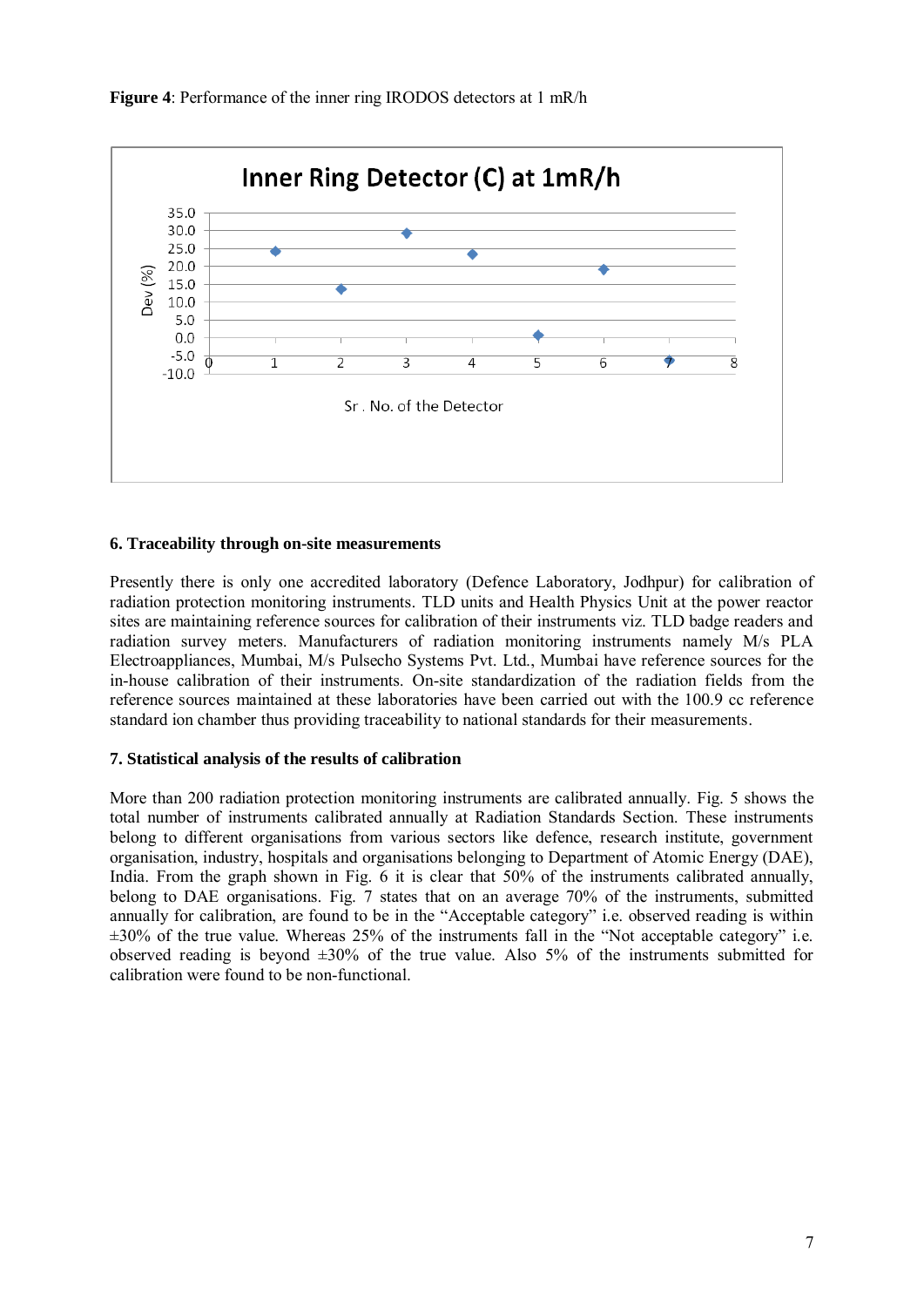



Figure 6: Institution-wise distribution of calibrated instruments (Defence, Research Institute, Government Institute, Industry, Hospital and Department of Atomic Energy)

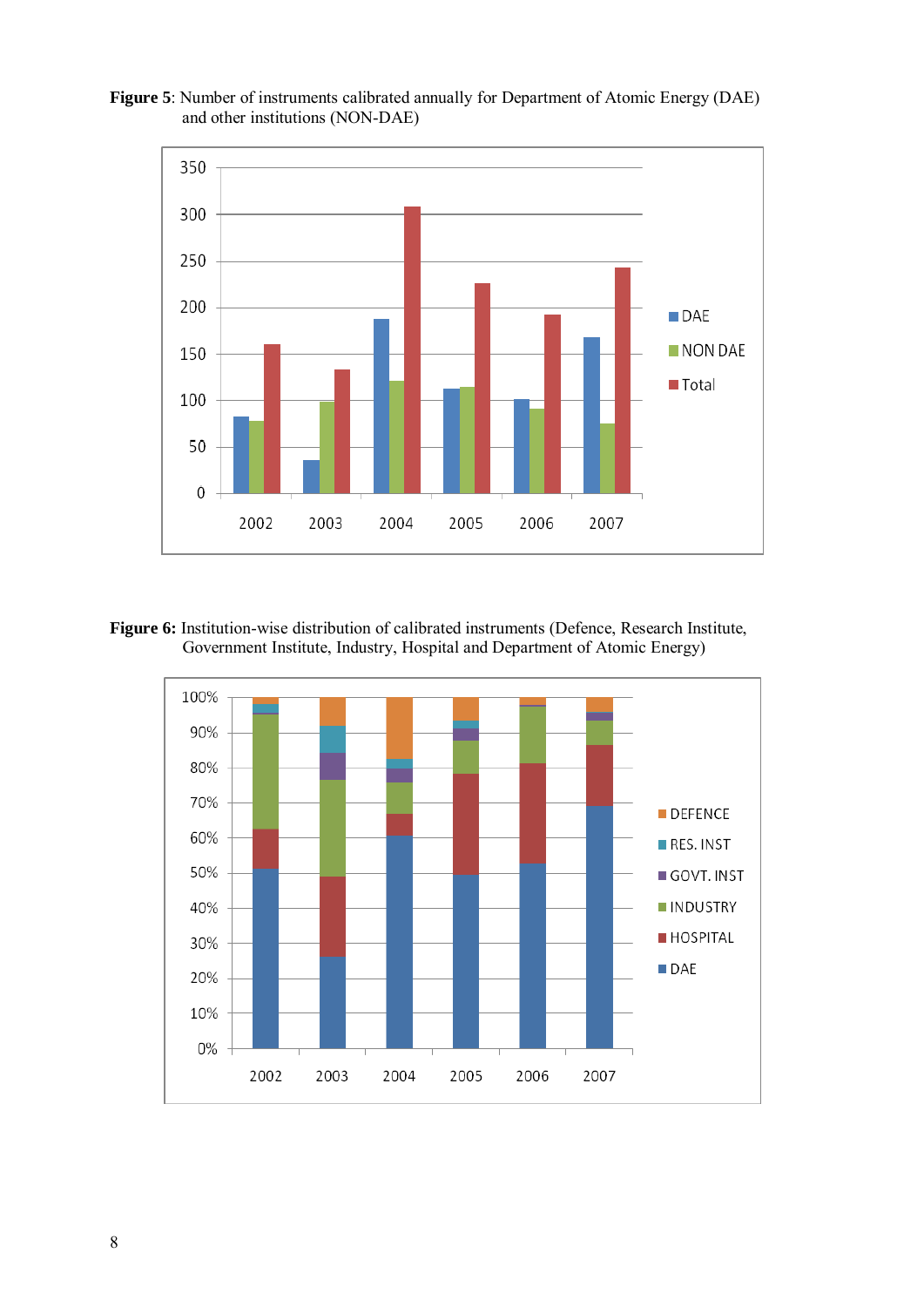



### **7. Conclusion**

Radiation Standards Section of Radiation Safety Systems Division, BARC is well equipped with the facilities for the calibration of radiation protection monitoring instruments. In India these instruments are type tested and calibrated according to the procedures recommended by ISO/IEC standards. The results of quality audit conducted by IAEA provide the confidence in dosimetric procedures adopted and standards maintained at Radiation Safety Systems Division, BARC. It is planned to accreditate few other laboratories for providing calibration services to the increasing number of radiation protection monitoring instruments.

### **8. Acknowledgement**

We are thankful to Shri H.S. Kushwaha for the constant encouragement and keen interest in this work.

### **7. References**

- [1] P.S. Rao, S.C. Misra, and P. Gangadharan, "A reference standard for protection level calibrations in photon energy range 30 keV to 2 MeV", Mapan, Journal of Metrology Society of India, 4, 123, (1989)
- [2] ISO 4037-2:1997 (E), X and gamma reference radiation for calibrating dosemeters and doserate meters and for determining their response as a function of photon energy - Part 2: Dosimetry for radiation protection over the energy ranges 8 keV to 1.3 MeV and 4 MeV to 9 MeV.
- [3] "Guide to the expression of Uncertainty in Measurement". (ISO, 1993)
- [4] ISO 4037-1:1996 (E), X and gamma reference radiation for calibrating dosemeters and doserate meters and for determining their response as a function of photon energy - Part 1: Radiation characteristics and production methods.